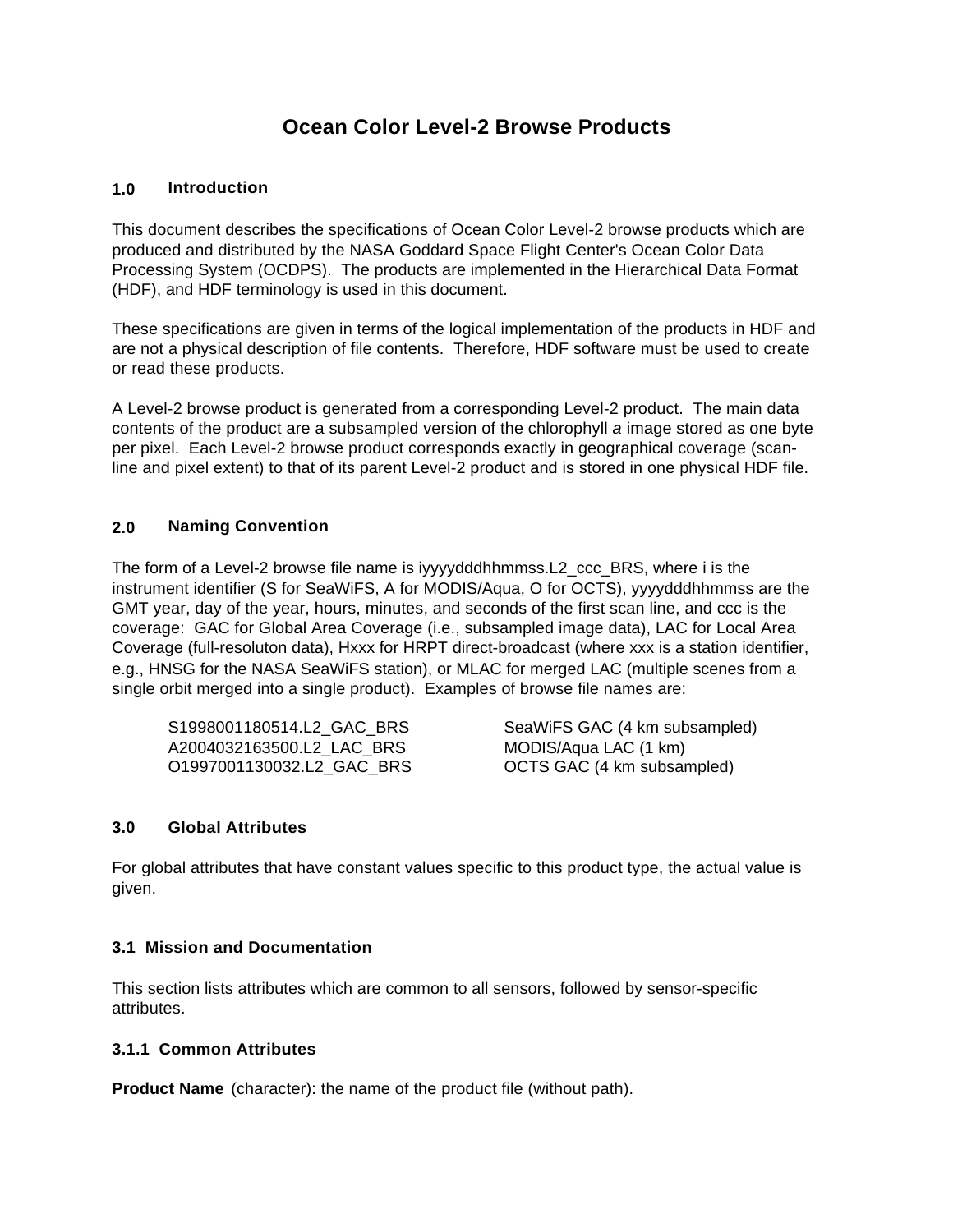- **Title** (character): "SeaWiFS Level-2 Browse Data", "MODISA Level-2 Browse Data" or "OCTS Level-2 Browse Data".
- **Legend** (character): Description of the product, for use as a label..
- **Sensor Name** (character): "SeaWiFS", "MODISA" or "OCTS".
- **Replacement Flag** (character): "ORIGINAL" if this is the first version of this product delivered to the DAAC; otherwise, it is set to the name of the product to be replaced (superseded) by the present product.
- **Software Name** (character): "l2brsgen"; name of the software used to create this product.
- **Software Version** (character): version of the software used to create this product.
- **Processing Time** (character): local time of generation of this product; concatenated digits for year, day-of-year, hours, minutes, seconds, and fraction of seconds in the format of YYYYDDDHHMMSSFFF.
- **Processing Control** (character): path and name of the file containing the control parameters. This information is stored in the product as part of its processing history.
- **Input Parameters** (character): all input and processing control parameters used by the calling program to generate the product. Vertical bars or carriage return characters serve as parameter information delimiters. This information is stored in the product as part of its processing history.
- **Input Files** (character): the names of the Level-1A or Level-1B file (without path; always listed first) from which the current product was created and of the ancillary (environmental) data files (without paths, each separated by one comma) used in the processing. This information is stored in the product as part of its processing history.

#### **3.1.2 SeaWiFS-Specific Attributes**

**Data Center** (character): "NASA/GSFC SeaWiFS Data Processing Center".

**Station Name** (character): "Wallops Flight Facility".

**Station Latitude** (4-byte real): 37.9272.

**Station Longitude** (4-byte real): -75.4753.

**Mission** (character): "SeaStar SeaWiFS".

**Mission Characteristics** (character): "Nominal orbit: inclination = 98.2 (Sun-synchronous); node = 12 noon local (descending); eccentricity =  $< 0.002$ ; altitude = 705 km; ground  $speed = 6.75 km/sec$ ".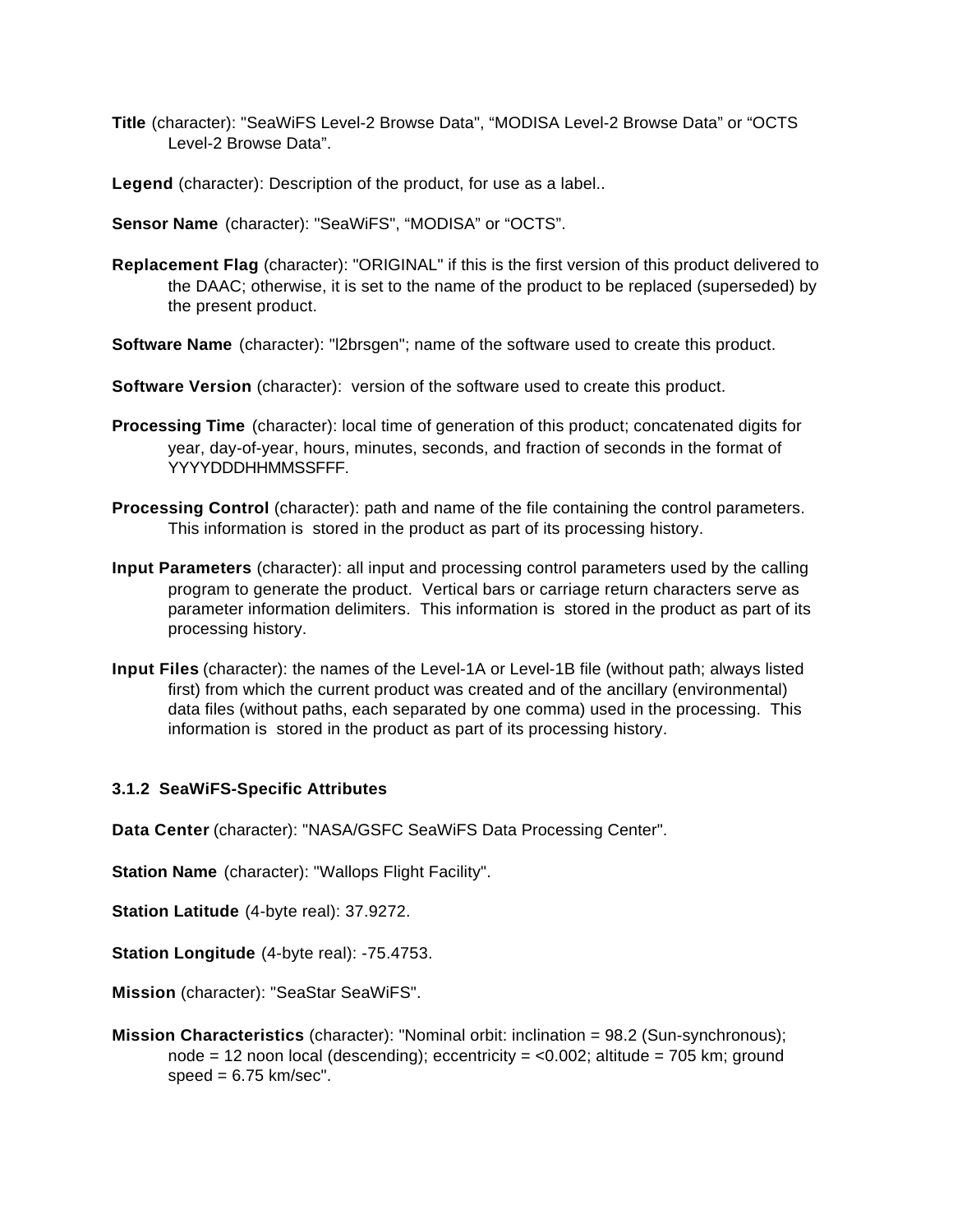**Sensor** (character): "Sea-viewing Wide Field-of-view Sensor (SeaWiFS)".

- **Sensor Characteristics** (character): "Number of bands = 8; number of active bands = 8; wavelengths per band (nm) = 412, 443, 490, 510, 555, 670, 765, 865; bits per pixel = 10; instantaneous field-of-view =  $1.5835$  mrad; pixels per scan =  $1285$ ; scan rate =  $6$ /sec; sample rate = 7710/sec".
- **Data Type** (character): "GAC", "LAC" or "HRPT"..

# **3.2 Parent Product Information**

The following attributes refer to the parent Level-2 product.

- **Parent Input Files** (character): the names of the Level-1 file (without path) from which the parent product was created and of the ancillary (environmental) data files (without paths, each separated by one comma) used in the processing.
- **Parent Pixels per Scan Line** (4-byte integer): 248.
- **Parent Number of Scan Lines** (4-byte integer): number of scan lines in the scene.
- **Scene Center Scan Line** (4-byte integer): number of the center scan line (1-relative) of the scene, relative to first scan line.
- **Flag Percentages** (4-byte real, array size 32): percentages of pixels in the scene for which a bit in **l2** flags is set; values corresponds to one of the 32 bits (from lowest to highest) in **l2\_flags**.

#### **3.3 Data Time**

The values of the following attributes are identical to those of the parent Level-2 GAC product.

- **Start Time** (character): start GMT of the first scan line of the scene; concatenated digits for year, day-of-year, hours, minutes, seconds, and fraction of seconds in the format of YYYYDDDHHMMSSFFF.
- **End Time** (character): start GMT of the last scan line of the scene; concatenated digits for year, day-of-year, hours, minutes, seconds, and fraction of seconds in the format of YYYYDDDHHMMSSFFF.
- **Scene Center Time** (character): start GMT of the center scan line of the scene; concatenated digits for year, day-of-year, hours, minutes, seconds, and fraction of seconds in the format of YYYYDDDHHMMSSFFF.
- **Node Crossing Time** (character): GMT of descending node crossing; concatenated digits for year, day-of-year, hours, minutes, seconds, and fraction of seconds in the format of YYYYDDDHHMMSSFFF.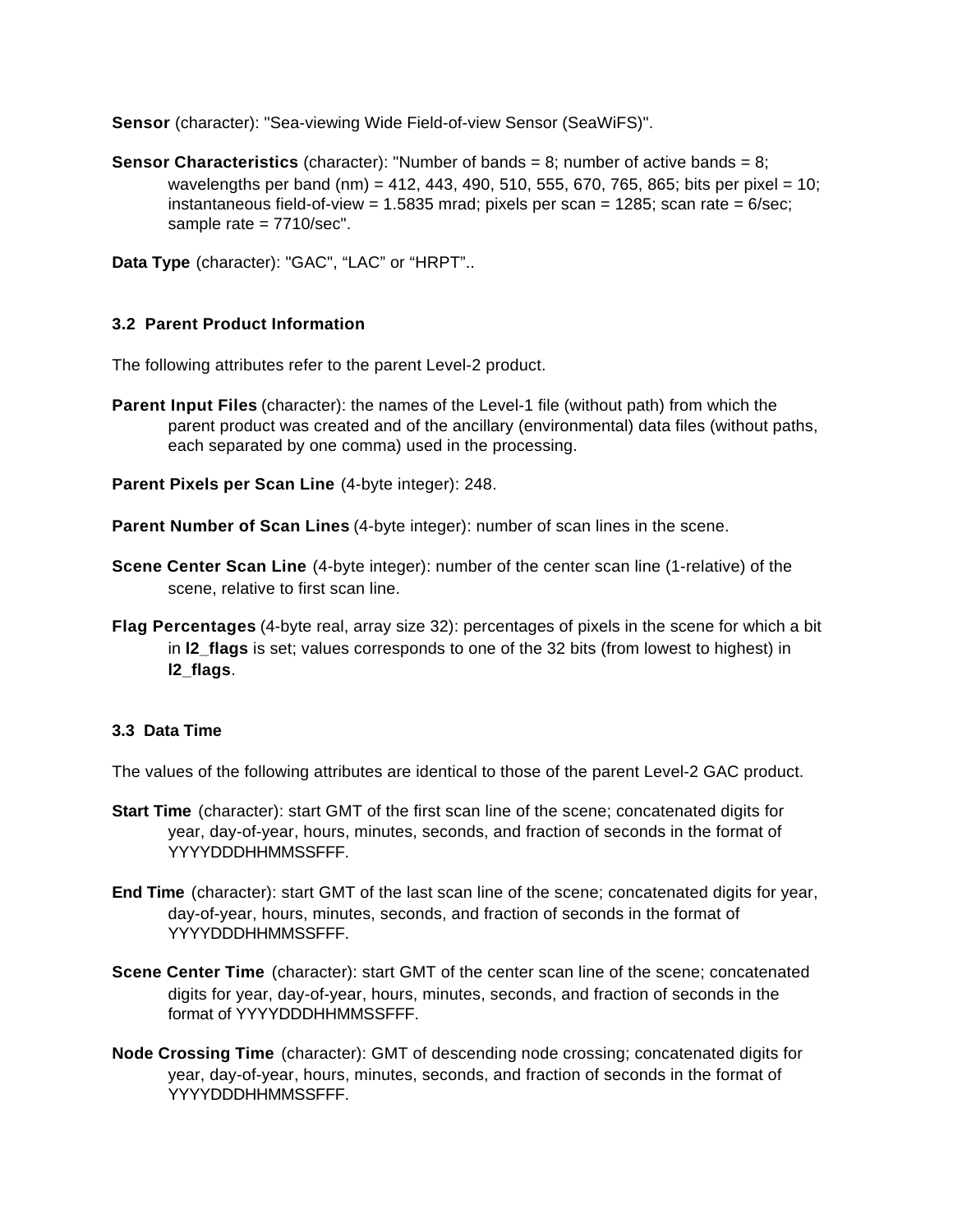**Start Year** (2-byte integer): GMT year of first scan line of the scene.

**Start Day** (2-byte integer): GMT day-of-year of first scan line of the scene.

**Start Millisec** (4-byte integer): GMT milliseconds-of-day of start of the first scan line of the scene.

**End Year** (2-byte integer): GMT year of last scan line of the scene.

**End Day** (2-byte integer): GMT day-of-year of last scan line of the scene.

**End Millisec** (4-byte integer): GMT milliseconds-of-day of start of the last scan line of the scene.

- **Start Node** (character): "Ascending" or "Descending"; describes node direction at the start of the scene.
- **End Node** (character): "Ascending" or "Descending"; describes node direction at the end of the scene.

**Orbit Number** (4-byte integer): orbit number of the scene.

#### **3.4 Scene Coordinates**

The values of the following attributes are identical to those of the parent Level-2 GAC product.

**Latitude Units** (character): "degrees North"; units used for all latitude values in this product.

**Longitude Units** (character): "degrees East"; units used for all longitude values in this product.

**Scene Center Latitude** (4-byte real): latitude of the nadir point of the scene's center scan line.

- **Scene Center Longitude** (4-byte real): longitude of the nadir point of the scene's center scan line.
- **Scene Center Solar Zenith** (4-byte real): solar zenith angle of the nadir point of the scene's center scan line.

**Upper Left Latitude** (4-byte real): latitude of the upper left scene corner.

**Upper Left Longitude** (4-byte real): longitude of the upper left scene corner.

**Upper Right Latitude** (4-byte real): latitude of the upper right scene corner.

**Upper Right Longitude** (4-byte real): longitude of the upper right scene corner.

**Lower Left Latitude** (4-byte real): latitude of the lower left scene corner.

**Lower Left Longitude** (4-byte real): longitude of the lower left scene corner.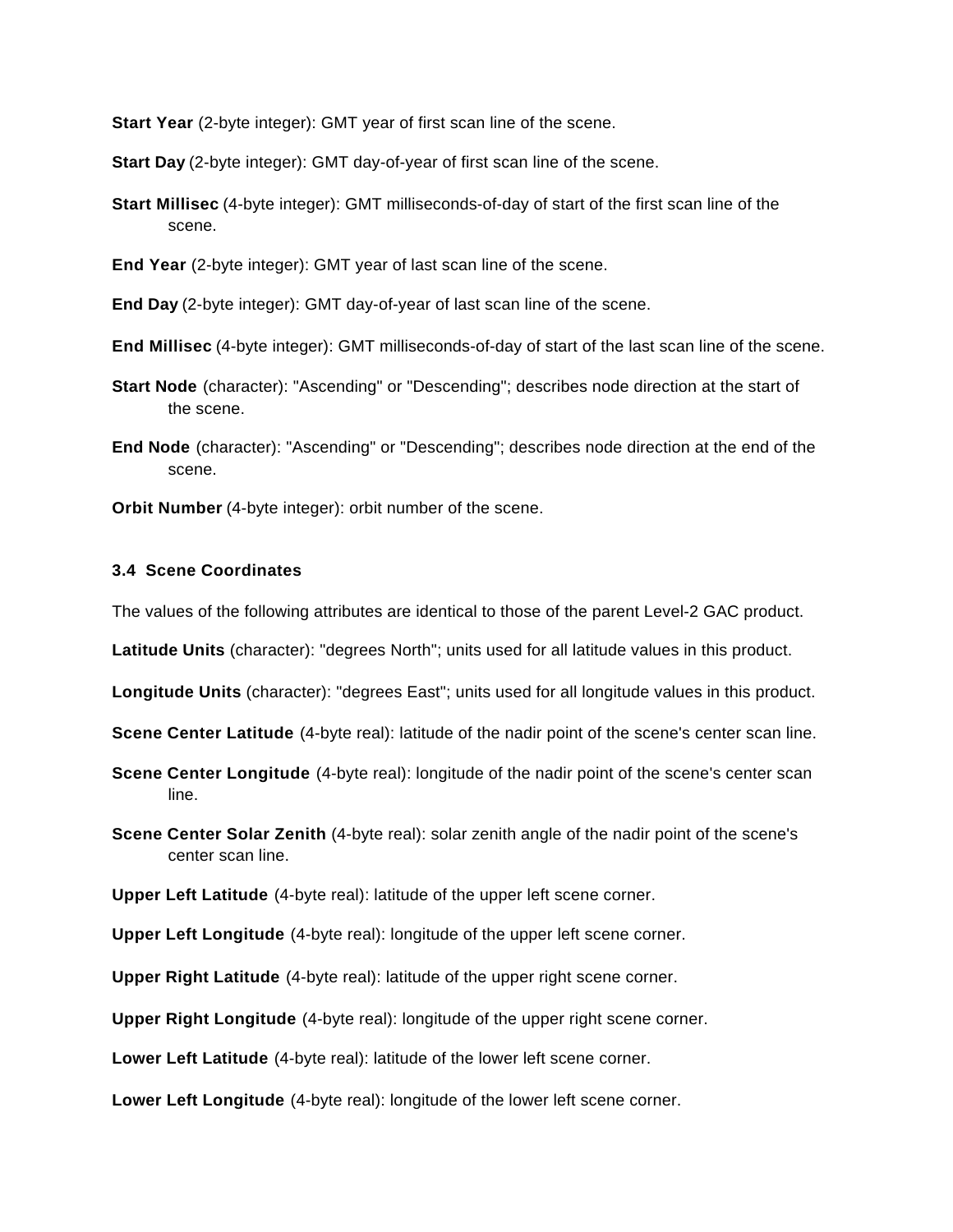**Lower Right Latitude** (4-byte real): latitude of the lower right scene corner.

**Lower Right Longitude** (4-byte real): longitude of the lower right scene corner.

**Northernmost Latitude** (4-byte real): northernmost latitude of all scan line end points.

**Southernmost Latitude** (4-byte real): southernmost latitude of all scan line end points.

**Westernmost Longitude** (4-byte real): westernmost longitude of all scan line end points.

**Easternmost Longitude** (4-byte real): easternmost longitude of all scan line end points.

**Start Center Latitude** (4-byte real): latitude of center pixel for first scan line.

**Start Center Longitude** (4-byte real): longitude of center pixel for first scan line.

**End Center Latitude** (4-byte real): latitude of center pixel for last scan line.

**End Center Longitude** (4-byte real): longitude of center pixel for last scan line.

**Orbit Node Longitude** (4-byte real): longitude of scene's orbit descending node (longitude at equatorial crossing of day-side node).

### **3.5 Browse Image Information**

**Parameter** (character): "Chlorophyll a concentration".

**Units** (character): "mg m^-3".

- **Start Pixel** (4-byte integer): the first pixel of each scan line in the parent product used to create this product; values are 1-relative; normally, 1.
- **LAC Pixel Start Number** (4-byte integer): normally, 147; the LAC pixel number corresponding to the first pixel in scan lines of this product.
- **Pixel Subsampling Rate** (4-byte integer): the pixel subsampling rate (starting with **Start Pixel**) used on parent product to create this product; normally, 2.
- **LAC Pixel Subsampling** (4-byte integer): the subsampling rate for the pixels in this product relative to LAC scan lines; equals **Pixel Subsampling Rate** \* the parent's **LAC Pixel Subsampling**; normally, 8.
- **Pixels per Scan Line** (4-byte integer): number of pixels per each scan line in this product; equals the integer portion of ((**Parent Pixels per Scan Line** - **Start Pixel**) / **Pixel Subsampling Rate**) + 1.
- **Start Scan** (4-byte integer): the first scan line in the parent product used to create this product; values are 1-relative; normally, 1.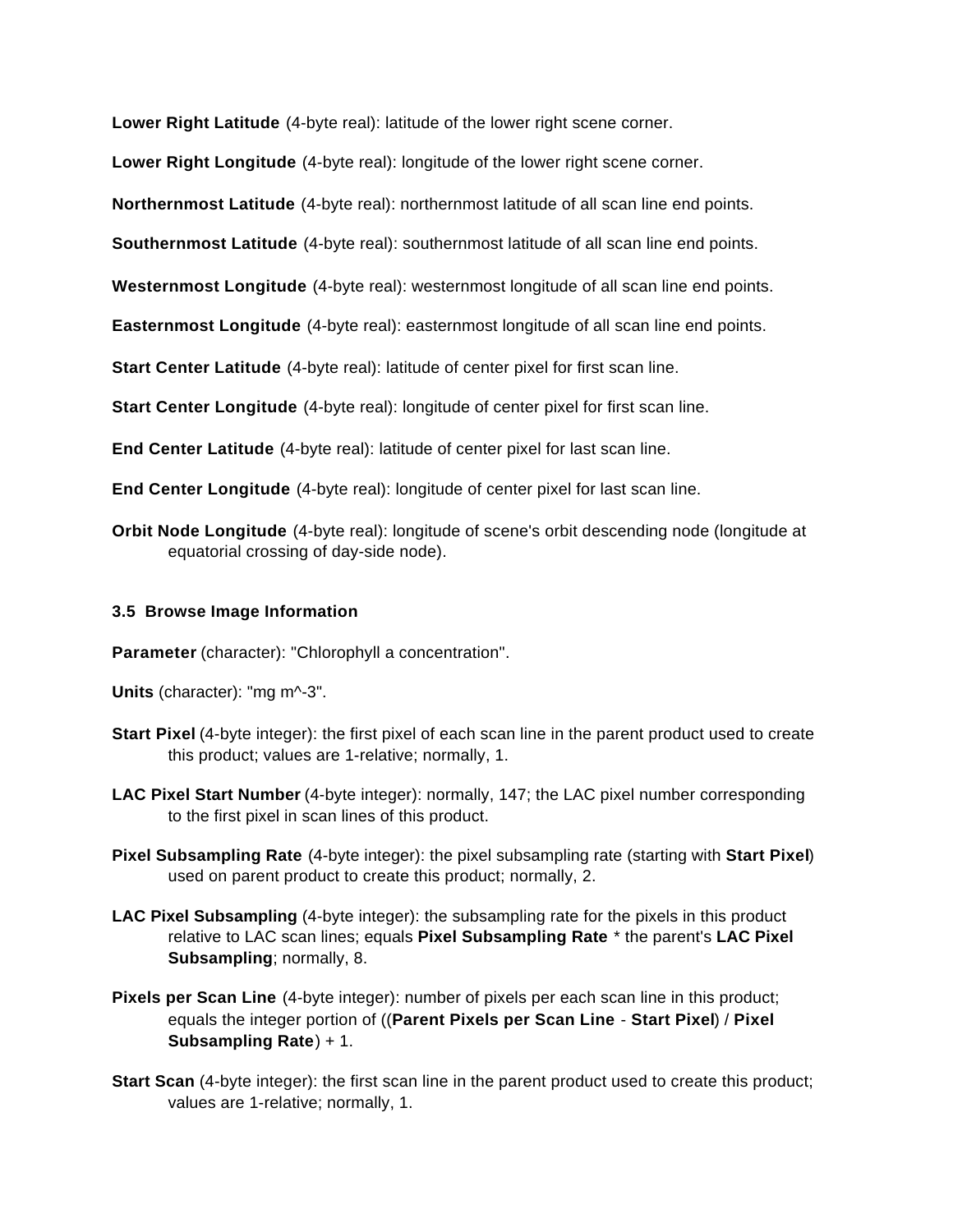- **Scan Subsampling Rate** (4-byte integer): the scan-line subsampling rate (starting with **Start Scan**) used on parent product to create this product; normally, 2.
- **Number of Scan Lines** (4-byte integer): number of scan lines in this product; equals the integer portion of ((**Parent Number of Scan Lines** - **Start Scan**) / **Scan Subsampling Rate**) + 1.
- **Pixel Coordinates** (4-byte integer): number of values in **px\_ll\_first** and **px\_ll\_last**; normally equals **Pixels per Scan Line**.
- **Scan Coordinates** (4-byte integer): number of values in **sc\_ll\_first** and **sc\_ll\_last**; normally equals **Number of Scan Lines**.
- **Scaling** (character): "logarithmic".
- **Scaling Equation** (character): "Base\*\*((Slope\*brs\_data) + Intercept) = chlorophyll a".
- **Base** (4-byte real): 10.0; used to convert the byte values (0-250) of **brs\_data** into mg m<sup>3</sup> of chlorophyll *a*: **Base**\*\*((**Slope**\***brs\_data**) + **Intercept**) = chlorophyll *a*.
- **Slope** (4-byte real): 0.015; used to convert the byte values (0-250) of **brs\_data** into mg m-3 of chlorophyll *a*: **Base**\*\*((**Slope**\***brs\_data**) + **Intercept**) = chlorophyll *a*.
- **Intercept** (4-byte real): -2.0; used to convert the byte values (0-250) of **brs\_data** into mg m-3 of chlorophyll *a*: **Base**\*\*((**Slope**\***brs\_data**) + **Intercept**) = chlorophyll *a*.

# **4.0 Data Objects**

The following sections describe the data objects which contain the browse image and other data fields in the product.

#### **4.1 Image Data and Coordinates**

- **brs\_data** (byte, array size **Number of Scan Lines** x **Pixels per Scan Line**): raster image array of chlorophyll *a* data; may be converted into real values using **Base**, **Slope**, and **Intercept**; has an associated palette (byte, array size 3 x 256) of red, green, and blue weights for each of 256 (0 to 255, respectively) possible **brs\_data** byte values. Byte values 251 to 255 in the raster image are reserved to indicate certain conditions (in the order of highest to lowest priority): 255 for pixels in scan lines for which, in the parent Level-2 product, **s\_flags** (Vgroup "Scan-Line Attributes") indicates any missing bands or **nflag** (Vgroup "Navigation") indicates invalid navigation, 253 for pixels whose associated **l2** flags in the parent Level-2 product have the land flag (bit 2) set, 254 for those with the **l2\_flags** cloud and ice flag (bit 10) set, 252 for those with the **l2\_flags** glint flag (bit 4) set, and 251 if any other **l2\_flags** bits used as masks are set.
- **px\_ll\_first** (4-byte real, array size **Pixel Coordinates** x 2): **long\_name** = "Lat/lon of pixels along first scan line".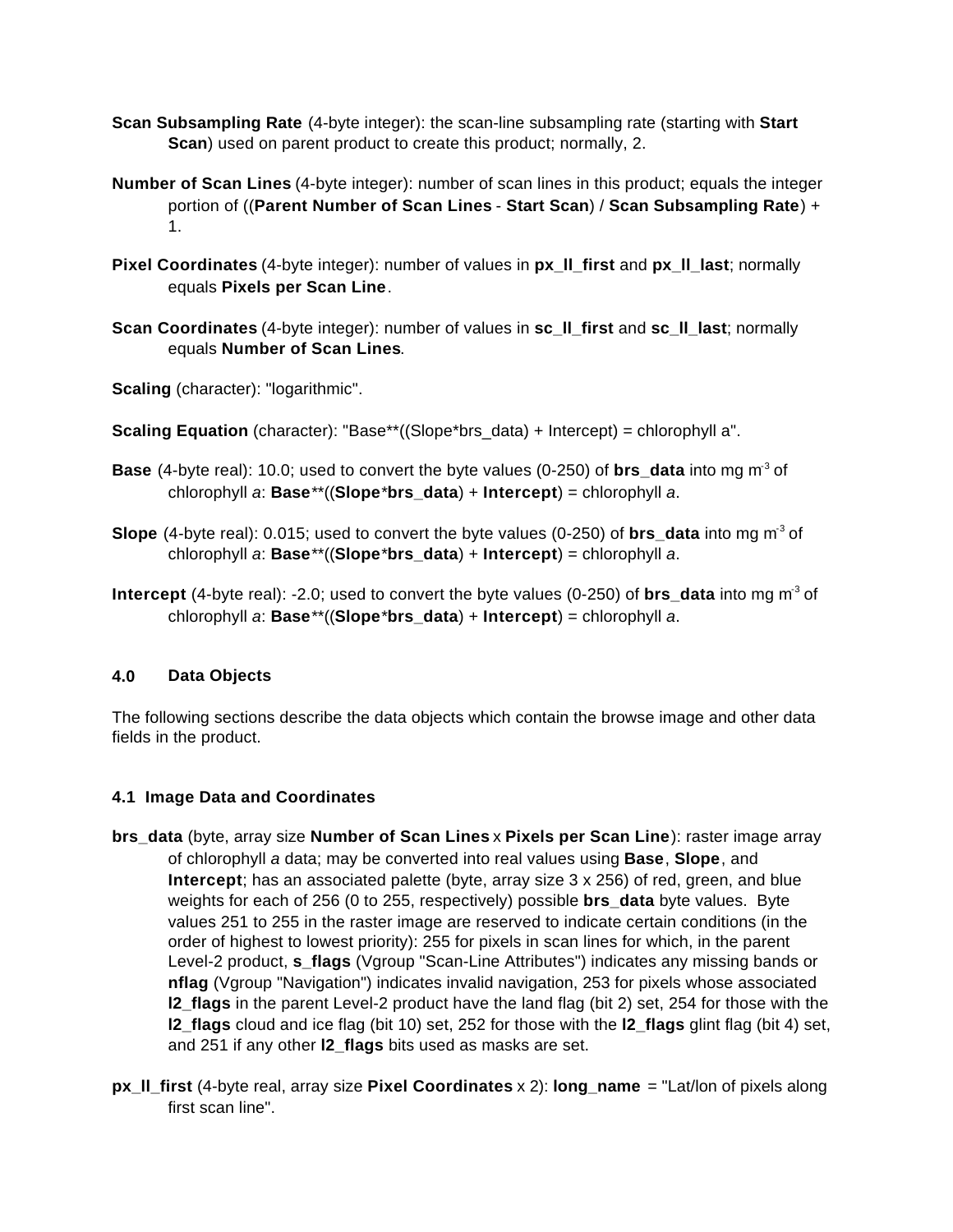- **px\_ll\_last** (4-byte real, array size **Pixel Coordinates** x 2): **long\_name** = "Lat/lon of pixels along last scan line".
- **sc\_ll\_first** (4-byte real, array size **Scan Coordinates** x 2): **long\_name** = "Lat/lon of starts of scan lines".
- **sc\_ll\_last** (4-byte real, array size **Scan Coordinates** x 2): **long\_name** = "Lat/lon of ends of scan lines".

## **4.2 Sensor Tilt (SeaWiFS only)**

The following data objects are SDSes belonging to the Vgroup "Sensor Tilt". Attributes of the SDSs are shown in **bold**. Note that values relate to the parent Level-2 GAC data product. In particular, scan-line number values of **tilt\_ranges** are those of the parent and must be converted to those of the browse product using **Start Scan** and **Scan Subsampling Rate**.

**ntilts** (4-byte integer): **long\_name** = "Number of scene tilt states".

- **tilt flags** (2-byte integer, array size 20): **long** name = "Tilt indicators"; **valid range** = (-1,3); tilt flags corresponding to each tilt state in the scene; possible values are 0 for nadir tilt, 1 for forward tilt, 2 for aft tilt, and 3 to indicate a changing tilt angle; -1 indicates an unknown state; contains **ntilts** valid values.
- **tilt\_ranges** (2-byte integer, array size 20 x 2): **long\_name** = "Scan-line number ranges of scene tilt states"; first and last scan line numbers (1-relative) corresponding to each tilt state in the scene; contains **ntilts** valid values.

#### **4.3 Navigation (SeaWiFS only)**

The following data objects are SDSes belonging to the Vgroup "Navigation". Attributes of the SDSs are shown in **bold**. See the *SeaWiFS Postlaunch Technical Report Series*, volume 16 for a description of methods used for the operational navigation of SeaWiFS data. The **Number of Scan Lines** dimension corresponds to that of **brs\_data**.

- **orb\_vec** (4-byte real, array size **Number of Scan Lines** x 3): **long\_name** = "Orbit position vector at scan line time"; orbit position vector interpolated to the time of the scan line; **valid\_range** = (-7200.,7200.); **units** = "kilometers"; used to determine spacecraft position for geolocation.
- **sun\_ref** (4-byte real, array size **Number of Scan Lines** x 3): **long\_name** = "Reference Sun vector in ECEF frame"; unit Sun vector in the Earth-cetered, Earth-fixed (ECEF) frame; **valid range**  $= (-1, 1.)$ ; used for computing solar zenith and azimuth angles.
- **att\_ang** (4-byte real, array size **Number of Scan Lines** x 3): **long\_name** = "Computed yaw, roll, pitch"; **valid\_range** = (-180.,180.); relates spacecraft position to orbit reference frame.